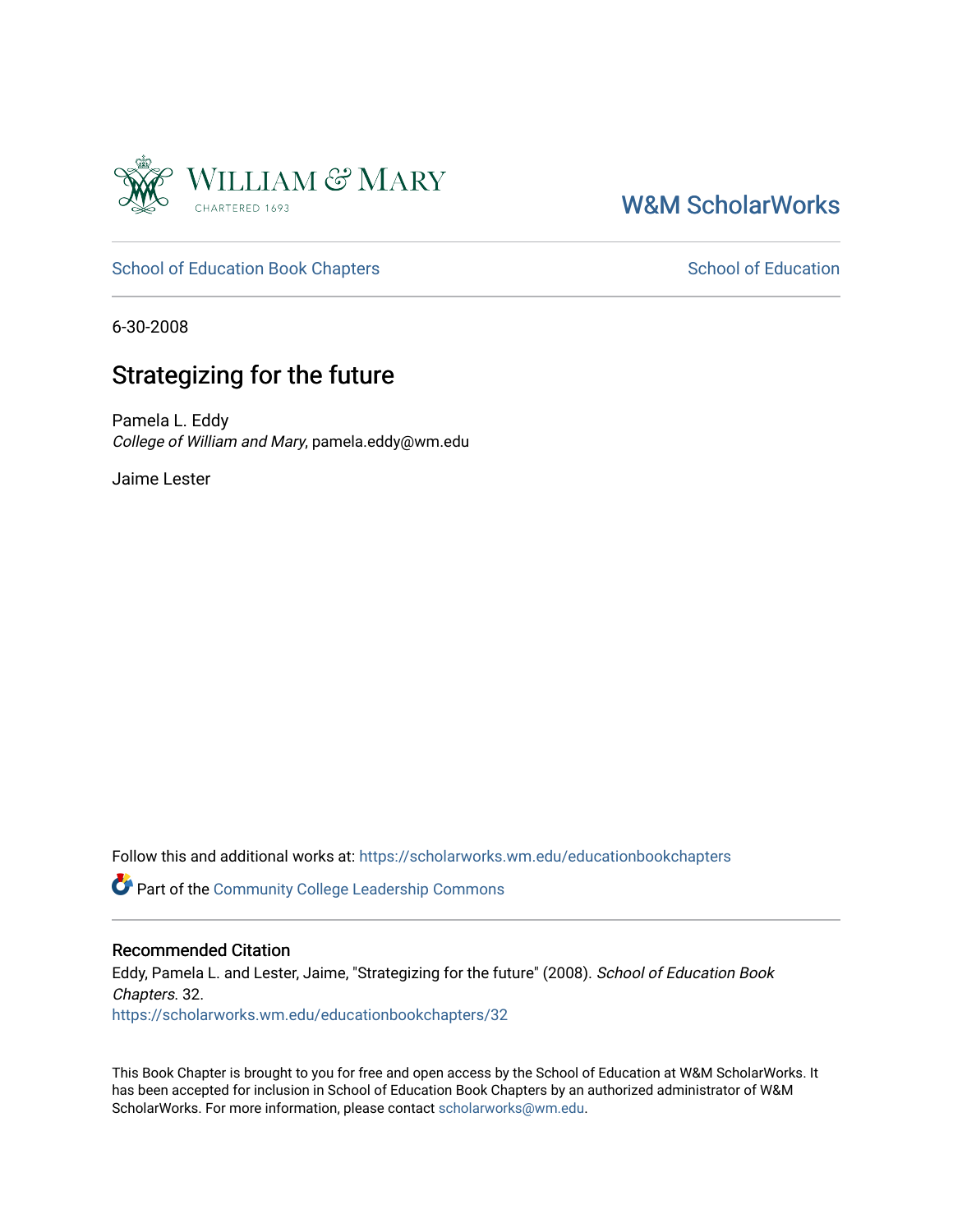*This final chapter reviews strategies that community colleges can use to address issues of gender and create more equitable and pluralistic environments. It also discusses the need for research that examines the intersection between social identities and community college mission, culture, and environment.* 10

# Strategizing for the Future

*Pamela L. Eddy, Jaime Lester*

The chapters in this volume review a variety of issues regarding gender at community colleges. The context of higher education provides the backdrop for how community college leaders and campus members see the issues they face and how they begin to make meaning of their location and experiences on campus. There is a wide variety of circumstances within community colleges that make the needs of each campus different. As campus members begin to think of strategies for the future, it is important for them to understand and identify the critical issues. This chapter summarizes critical areas facing two-year colleges, provides recommendations for future research, and reviews strategies for implementation.

## Pressing Issues

Several areas of concern are pressing on American campuses. At the forefront of gender conversations have been assaults against affirmative action practices. In particular, Title IX restrictions and limitations have been enacted, and some states have passed legislation banning the use of affirmative action in hiring and admission decisions. At the same time, how we think about gender has expanded. No longer are gender issues strictly about women. The notion of the social construction of gender begins to blur the lines between the sexes. Baca Zinn, Hondagneu-Sotelo, and Messner (2005) conceptualized a matrix of the construction of gender, identifying over nine hundred permutations that can represent gender.

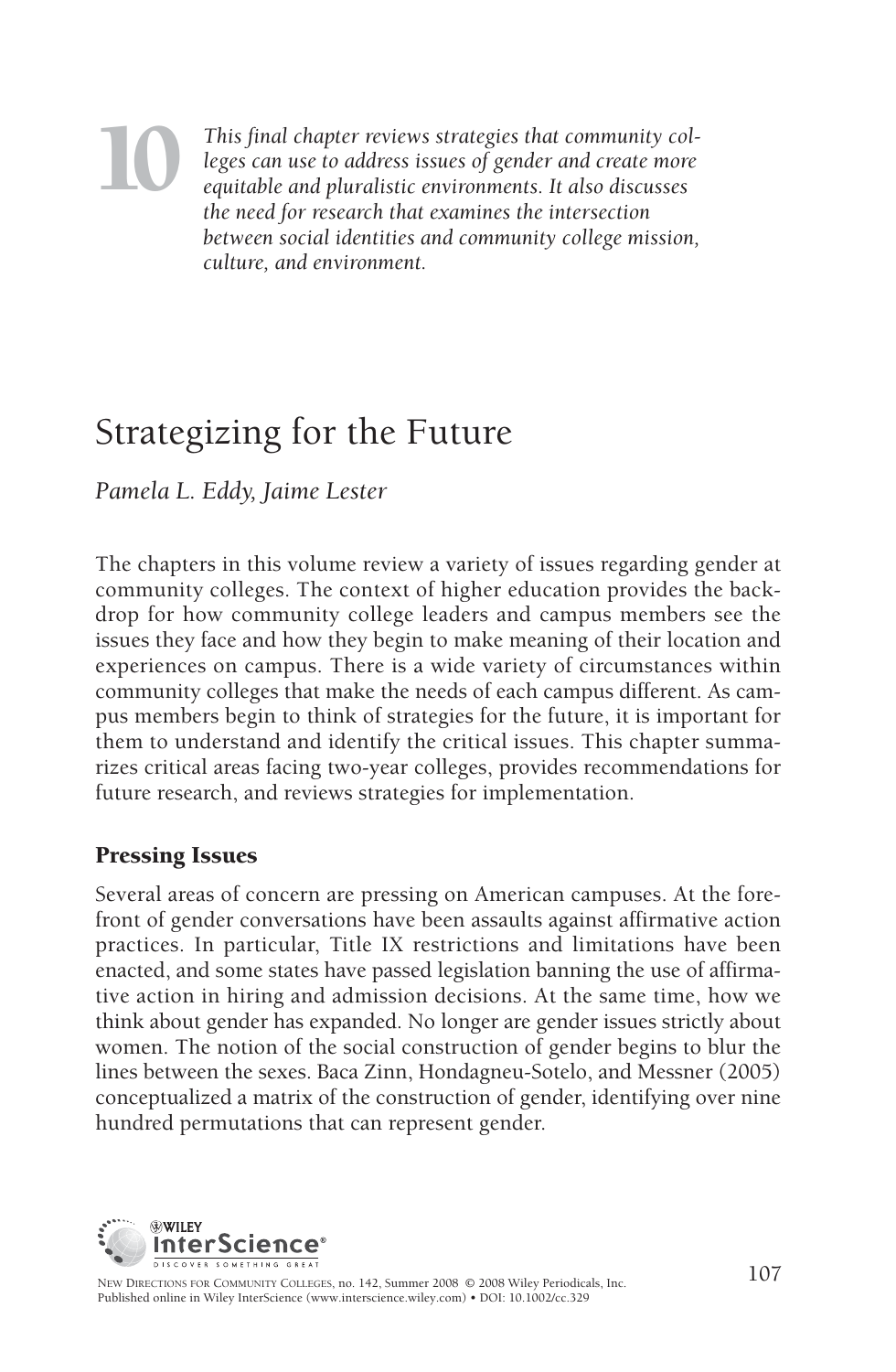Affirmative Action. Until the passage of Title IX of the Education Amendments of 1972 and other legislation passed that year, women and students were exempted or not covered by antidiscrimination laws. Title IX has long stood for the commitment to obtaining gender equity in education since it prohibited exclusion from participation in educational programs based on sex. In 2005, the Department of Education issued a Title IX clarification that allows schools to show compliance with the law using less rigorous measures that document compliance (U.S. Department of Education, 2005). The long-term effects of this change in policy remain unknown, but the loss of support for equality for women and girls raises concern.

Affirmative action is also under attack. The impetus for affirmative action was to redress long-standing discrimination against women and people of color in employment, education, and contracting decisions. In 1996, passage of Proposal 209 in California, which amended the state constitution, prohibited public institutions from granting preferential treatment based on race, sex, color, ethnicity, or national origin. More recently, the Michigan Civil Rights Initiative, or Proposal 2, passed, eliminating preferential treatment for previously protected groups, including women and individuals of color. Leading up to the passage of Proposal 2 in Michigan were two Supreme Court rulings regarding the admissions process at the University of Michigan. In the case of *Grutter* v. *Bollinger* (2003), use of affirmative action in admissions to the law school was upheld. However, the case of *Gratz* v. *Bollinger* (2003) determined that the undergraduate affirmative action admissions policy at the University of Michigan was too mechanistic and therefore unconstitutional.

Affirmative action opened the doors of college for many women and students of color. Title IX contributed to a marked increase in the participation of women in college and in college athletic programs in particular. Sadly, it has not been applied vigorously to many other areas of disparity, such as the low proportion of women faculty in areas like chemistry compared to the number of qualified women with doctorates in chemistry. The elimination of preferential treatment in hiring in California and Michigan may limit the ability of colleges and universities to recruit a more diverse student body or workforce.

Indeed, community colleges already have wide representation of women as students and faculty. Almost 60 percent of the study body is composed of women, and faculty are near parity, with 48 percent women and 52 percent men (National Center for Education Statistics, 2005). The community college has been a welcoming site for women returning to education after periods of absence and for students of color given its lower cost and increased access. Community colleges have also shown movement toward compliance with Title IX. In Chapter Nine, Castañeda, Katsinas, and Hardy found that females received near equal amounts of athletic aid despite the fact that they represented a little over one-third of the total number of athletes. Furthermore, there were almost equal numbers of intercollegiate athletic teams for women and men. Gains are still needed in salary equity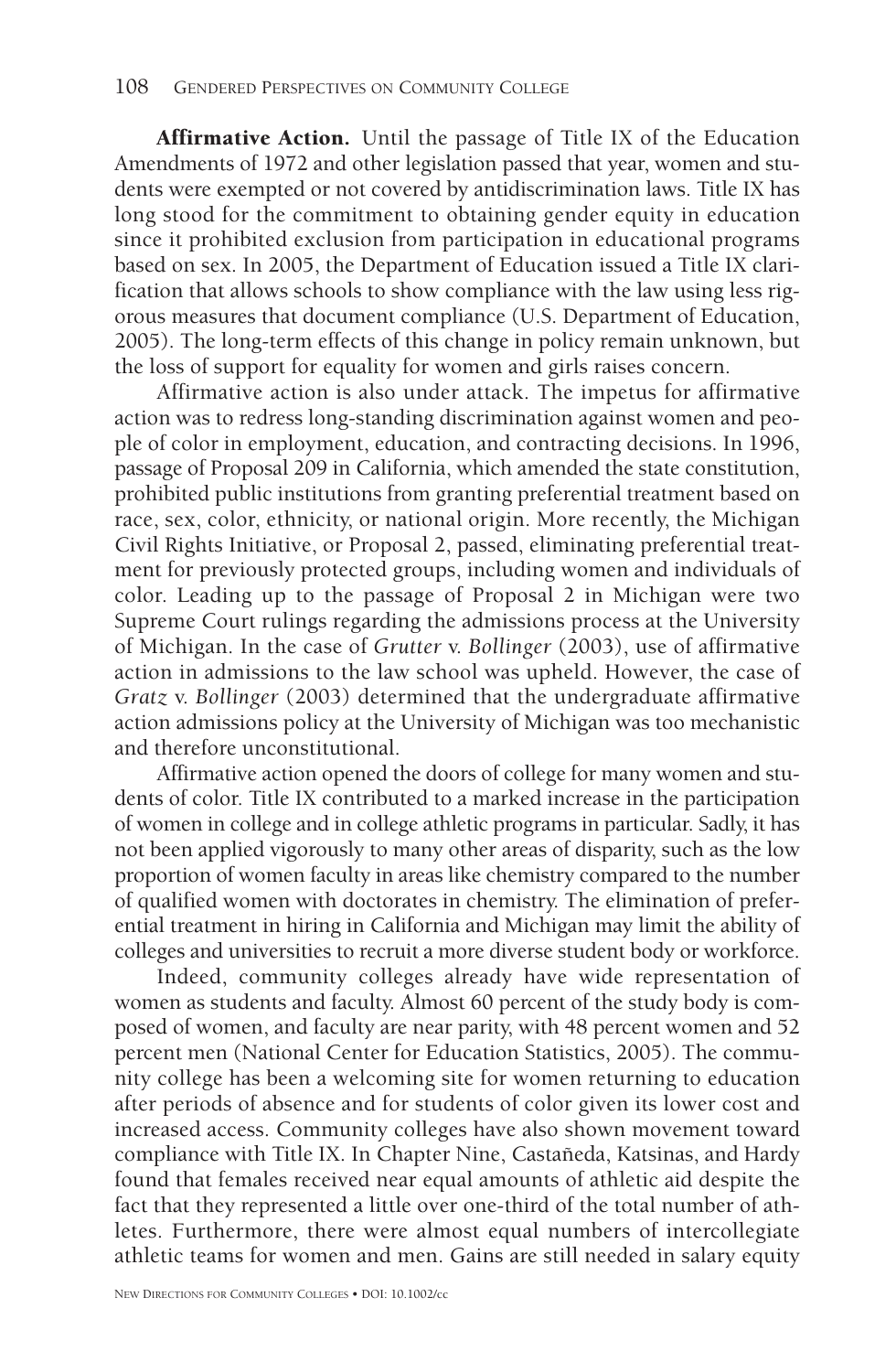for coaches and the number of female athletes, but community colleges are attempting to achieve equity and comply with Title IX.

Expansion of Gender Construction. Gender issues on campus are not limited to women. Recently attention has focused on the reversal of participation in postsecondary education by men. As noted, men are now in the minority of participants at community colleges, representing 40 percent of all students. Furthermore, African American men represent only 13 percent of the student body (National Center for Education Statistics, 2005). Instead, men more often seek employment directly out of high school. Although many indicators show both male progress and lack of progress in higher education, long-term evidence of male enrollment in college demonstrates that young males in high school are faring better than females and that men are enrolling and completing college in larger absolute numbers than previously. The overall picture cannot be reduced to the simplistic views of winners and losers that dominate much of the discussion of males in higher education today.

Another critical illustration of the gender gap concerns the participation of black and Hispanic students in postsecondary education. The gender gap has been shown to disfavor black and Hispanic students who were underrepresented in postsecondary education. Yet the declines in male enrollment are even across all race and ethnic categories, demonstrating a decrease in male enrollment despite race or ethnicity. In Chapter Two, Perrakis found that male students are more alike than different. Across racial groups, student outcomes and predictors of student success remained constant. Financial aid among black and Hispanic students also illustrates a conflicting pattern. Townsend (Chapter One) explains that 76 percent of blacks receive financial aid, but the majority of the aid is in the form of student loans. High levels of aid are important to promote persistence in college, but loan debt creates a significant burden for students once they complete college.

Harris and Harper (Chapter Three) also provide evidence of the unique experience of men in community college in a discussion of masculinity. The vignettes of male students in the chapter illustrate how gender socialization, which is connected to masculine notions of physical prowess, responsibility of providing financially for a family, and participation in sports, bears on academic success. Without support that validates the gender conflicts, male students often face academic and social difficulties in community colleges.

#### Recommendations for Future Research

The research reported in this volume points to several key findings. Townsend discussed the advances in thinking about gender in community colleges over the past decade. Key in her discussion is the fact that community colleges offer more parity in numbers for women in faculty ranks. Duggan (Chapter Five) found that the majority of staff members responding to her survey were women. Female respondents indicated they were more likely to have interactions with faculty and students and that they were satisfied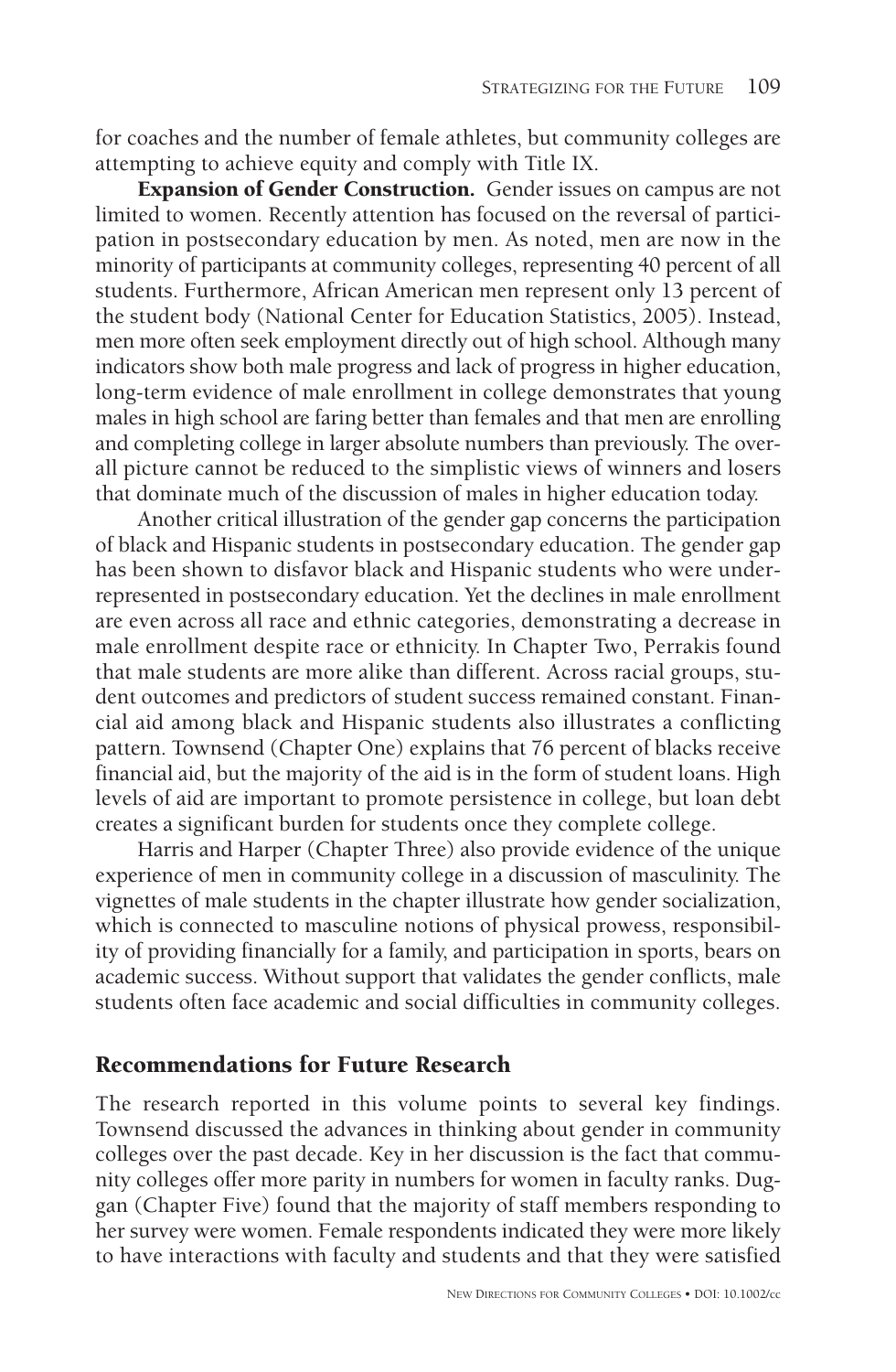with their jobs. When asked about work-life balance, Sallee (Chapter Eight) determined that those working at the case site chose a community college to obtain increased work-life balance. Issues facing campus members included child care and elder care responsibilities, with participants noting in particular the lack of policies to promote work-life balance. Eddy and Cox (Chapter Seven) concluded that despite larger numbers of women obtaining community college presidencies, parity was still not achieved. Furthermore, the gendered organization framework of community colleges reifies and values male norms, creating a disadvantage and deficit for women. Disparity was evident in athletics as well. Although Castañeda, Katsinas, and Hardy found that sports were equally available for both women and men at community colleges, participation numbers were not equal.

The research findings set out in this volume point to areas for future research. First, it is important to study the best practices that support an expanded notion of gender on campuses. The perception of more gender equity in the two-year college sector aids in creating a reality that these campuses are gender friendly. Although some of the research presented in this volume questions the extensiveness of this gender equity, it is clear that women are able to find advancement opportunities and job satisfaction at community colleges. Determining what best practices are most supportive and discovering how to replicate these programs on other campuses is needed.

Given the expanded definition of gender, it is important to conduct research on the points of intersection of race, class, and gender. The conception of community colleges as "democracy colleges" (Cohen and Brawer, 2003) lays a foundation of expectation that these institutions are receptive and open. Clearly community colleges provide opportunities for second chances for their students and enroll the highest percentages of minority students. Understanding more of the influence of the climate of the community college on future career paths for students and employees can enable leaders to be more purposeful in creating programs to promote women and individuals of color into administrative, staff, and faculty positions.

The career pathways for women in community colleges are serendipitous. Fugate and Amey (2000) found that faculty often happened upon their twoyear colleges as career options versus purposefully seeking these career options. The presidents in Eddy and Cox's study did not start their careers with an intention of seeking a presidency. Their career sequencing to accommodate work-life balance was not always planned. More research is needed on the career pathways of staff, faculty, and leaders to understand the patterns inherent in careers based within two-year institutions. Furthermore, a fuller comprehension of policies and practices that promote women and individuals of color can be replicated on campuses. Moreover, appreciation of the barriers preventing advancement is important to allow more choices along the pipeline.

Collaborations among community colleges and regional four-year institutions can both share and pool best practices to support campus members.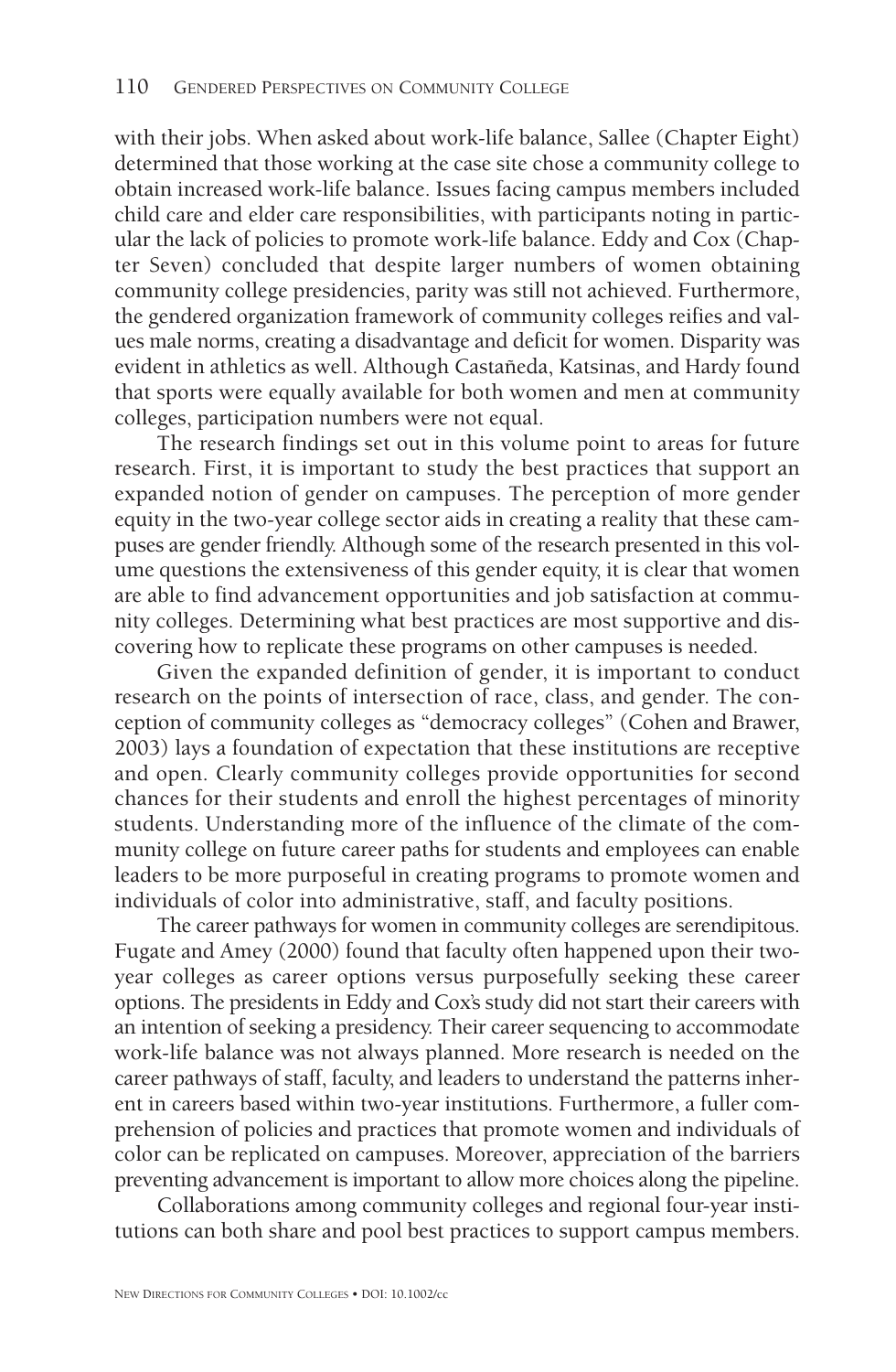The American Council on Education Office of Women in Higher Education provides national and regional forums to help prepare women for advanced leadership positions, with training open to women from both community colleges and four-year colleges.

Research is needed to determine key points in development practices for staff, faculty, leaders, and students. Development activities may reach a wide audience for participation and be relevant across job and status locations. Given the fact that many of the students at community colleges are adults, they are facing many of the same issues of child and elder care and work-life balance needs as are campus members. Understanding more of the impact of these policies on the populations will help.

### Strategies for Practice

A number of programs can be implemented to target different populations within the community college. Following are suggestions for students, faculty, and leaders. Finally, overall policy suggestions provide a way of addressing potential organizational issues.

**Students.** One of the methods to address gender issues among students is to acknowledge the diversity of the student population and promote greater gender awareness and sensitivity. As open access institutions, community colleges enroll large numbers of students of color as well as students from various socioeconomic groups. One important suggestion to assist students who face identity conflicts is to provide a forum to discuss identity issues with a focus on the negative perceptions of help seeking that are often connected to gender socialization. Using journaling, media messages, and Internet blogs as examples of socialization may help to begin the discussion and spark dialogue. Campuses may also want to consider increasing the participation of students in campus programs to assist students in identifying with their role as college students and with the campus. Importantly, campuses need to collect data through interviews, focus groups, and surveys to assess student identity-specific needs.

The pervasive discussions of the gender gap among students and the low representation of women in science, technology, engineering, and math (STEM) fields illustrate that gender gaps still exist. Women are not entering the STEM fields, and the enrollment of males overall has decreased. Community colleges should create mentoring programs within high schools as well as between the college and community organizations. Several community colleges across the country have partnered with local organizations that seek to establish more women in vocational fields, such as welding and construction management. The community colleges match professional women with current students who job-shadow and interview women in the field. Students report feeling less isolated and more supported, and they have a more realistic idea of the field of their interest. Community college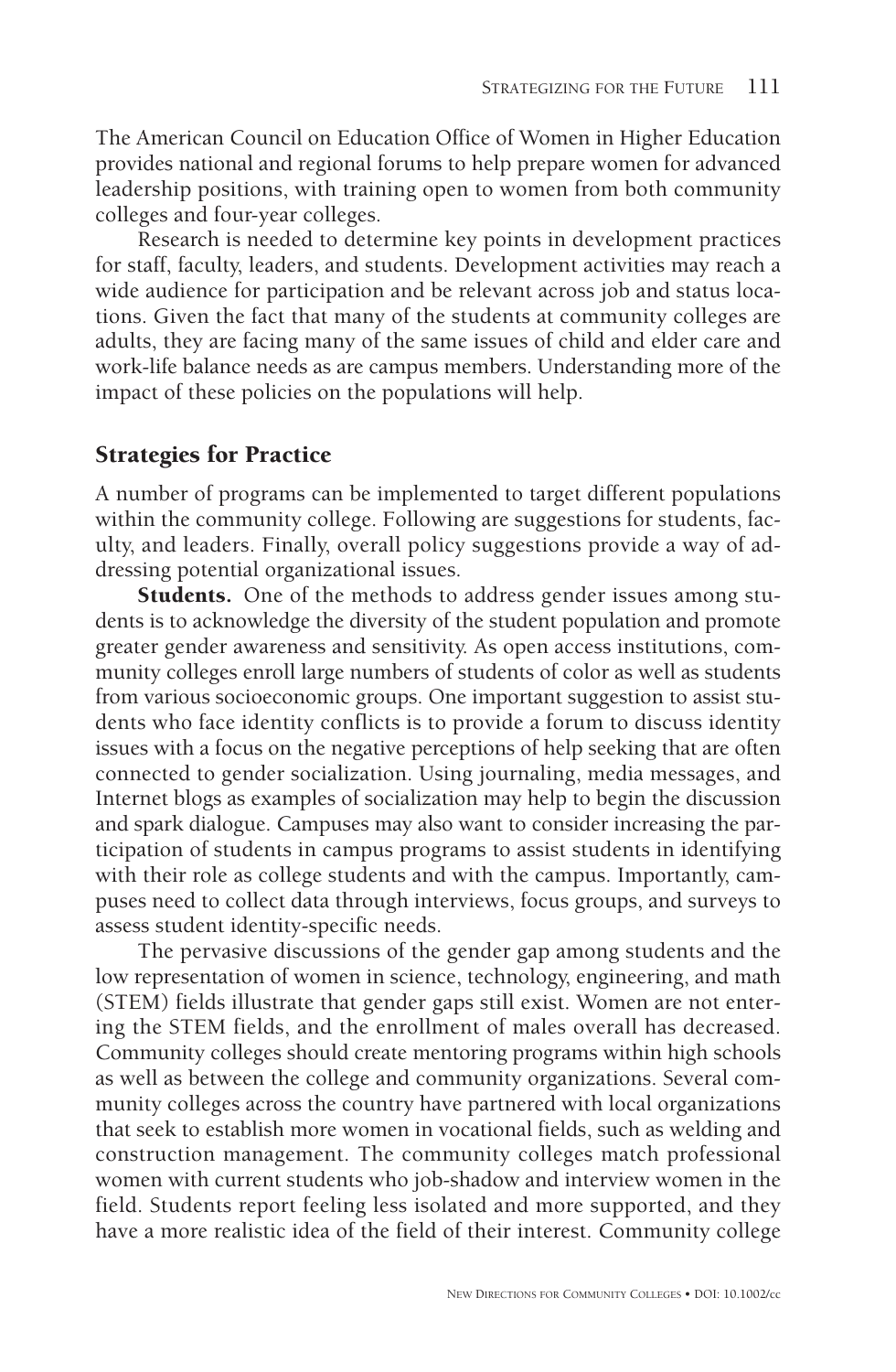may also consider promoting TRIO programs (or other similar programs) within local high schools to target males. Community college can hold informational sessions, identify and recruit male students in need of additional aid to go to college, adopt a student group, or inform parents of the educational and economic gains male children will experience by attending college. Each of these programmatic efforts may promote the enrollment of males in postsecondary education and decrease the gender gap.

Faculty. The community college has historically shown parity between men and women in the faculty ranks, and Townsend notes that community colleges are more likely to be gender-equitable institutions compared to their four-year counterparts with respect to numbers of men and women in faculty positions. Despite the relative equity of community colleges, gender inequities remain, as evidenced by salary disparities, the low numbers of women in certain fields, and the lack of involvement of women on high-powered governance committees. Lester and Lukas (Chapter Six) demonstrated that women faculty show similar involvement in campus governance overall but are underrepresented on the governance committees that make budgetary, tenure, and promotion decisions. To address the disparities of faculty representation on key committees, community colleges need to conduct internal self-examinations, create benchmarks that promote the representation of women across all areas of the college, and empower faculty to advocate for change. Surveys and focus groups of faculty can assist in understanding which aspect of the climate prevents equal representation. From the self-study, policies that require the representation of men and women on governance boards or new practices in the faculty hiring process may emerge. Colleges should require that high-power committees have equal representation of men and women, as well as faculty of color. In addition, colleges need to empower faculty to become more involved and to advocate on behalf of the hiring of women and faculty of color. Creating training programs with a focus on faculty leadership and workshops on creating change can bring together like-minded faculty and promote the presence of change agents across the campus.

Another pressing concern among faculty that requires practical solutions concerns the number of part-time faculty. As Sallee noted, part-time faculty comprise more than half (63 percent) of the total number of faculty at community colleges, and many of those part-time faculty are women (49 percent). The large number of part-time faculty also has an impact on campus governance, which is reliant on the volunteer work of a small number of full-time faculty. The exclusion of part-time faculty is impractical, as parttime faculty are needed to maintain democratic colleges. Discussions need to occur to deconstruct biases that current full-time faculty and administrators hold that have prevented the inclusion of part-time faculty (Kezar, Lester, and Anderson, 2006). Many individuals believe that part-time faculty are not considered real faculty or that part-time faculty do not have an interest in the health of the college. Deconstructing these biases can get at the root of the systematic exclusion of part-time faculty and promote dis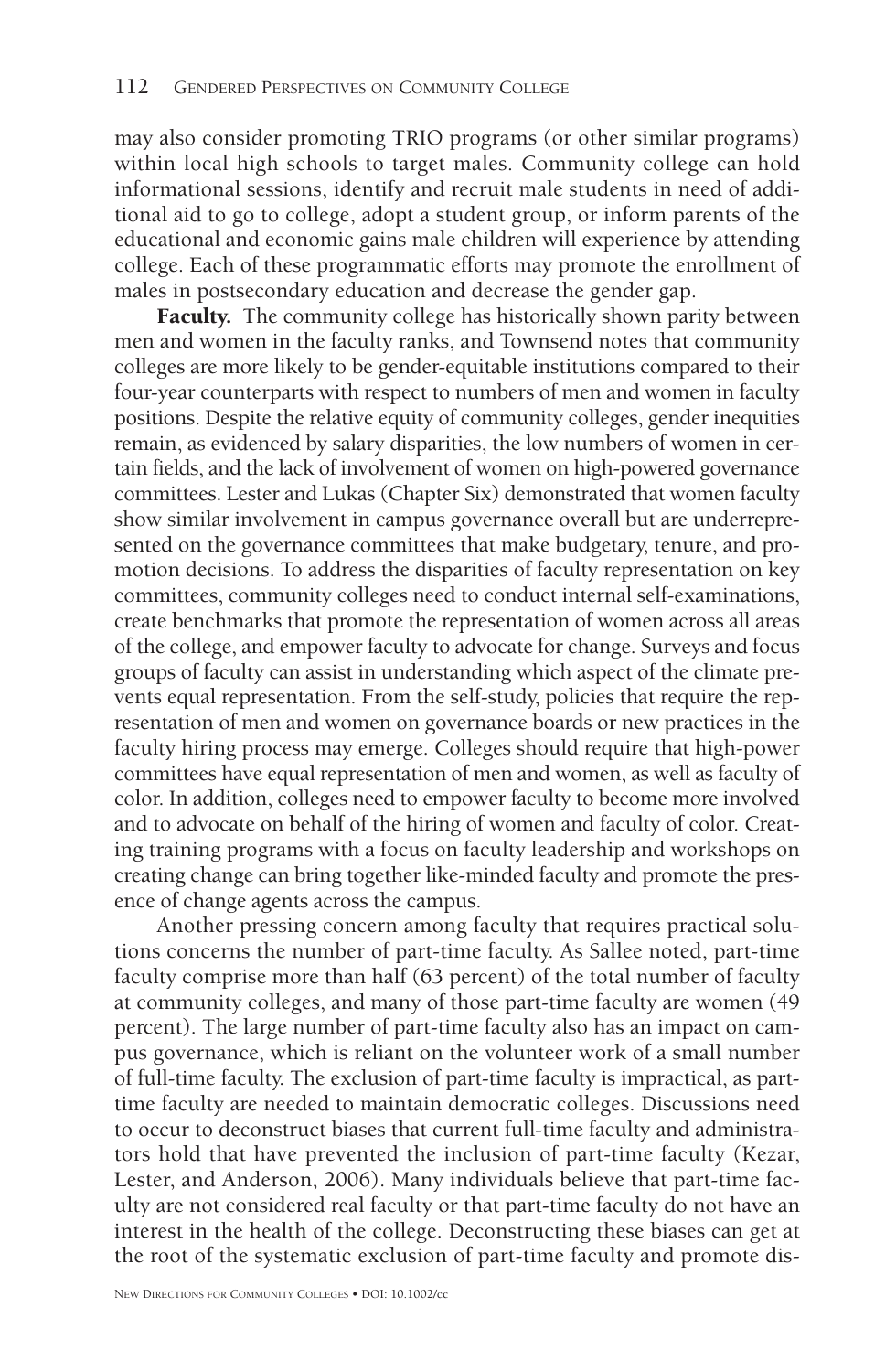cussions of policy development and revision. Creating new or revising old policies will be met with resistance without time for deconstruction.

Leaders. One means to address gender equity within the leadership ranks is by leadership development training and intentional succession planning. Preceding the need for development is the requirement to redefine traditional leadership ideals. As Eddy and Cox pointed out, current expectations of the disembodied worker based on male norms (Acker, 1990) create a standard that marginalizes women. The community college literature is replete with examples of white men leading the institutions over time (Amey and Twombly, 1992), leaving little room for alternative role models. The situation for leaders of color is even starker. While community colleges boast the highest percentage of presidents of color at 14 percent, this number has changed little over the past decade and is not near the parity of numbers of students of color within two-year colleges. Community colleges also are held in regard for the number of women of color in the presidential office. Almost half (48 percent) of all women presidents of color are found at the community college (National Center for Education Statistics, 2005). In context, this percentage appears paltry since only 4.3 percent of all college presidents are women of color (Harvey and Anderson, 2005).

Leadership development should be a focus for succession planning on campus. The projected turnover in upper-level administrative ranks underscores a need to plan ahead. Over 45 percent of current community college presidents are sixty-one years of age or older (American Council on Education, 2007). The American Association for Women in Community Colleges provides an annual program that focuses on developing women in leadership positions, but not all women or campuses can support attendance to this conference. The limitations of current development opportunities underscore the need for community colleges to develop leadership training unique to them. This format allows cultural-specific development and more clearly aligns with institutional needs. The creation of campus or regional leadership academies can address needs. Particular attention can then be given to the construction of alternative models of leadership and the preparation for the leaders of the future (Kezar, Carducci, and Contreras-McGavin, 2006). Ethical leaders with cultural competencies and adaptive leadership abilities are required to lead the complex organizations of today. One model of leadership is no longer acceptable to meet current demands.

Policy. Individual campuses can develop policies to help support acceptance of a wider conception of gender roles. Policy can begin to remove structural barriers—for faculty, administrators, and students. Establishing guidelines for family leave policies eliminates the need for individual negotiation of time off (Wolf-Wendell, Ward, and Twombly, 2007). Familyfriendly policies can begin to address concerns over work-life balance for campus employees. This model can then influence the appreciation for the balance that community college students negotiate every day with their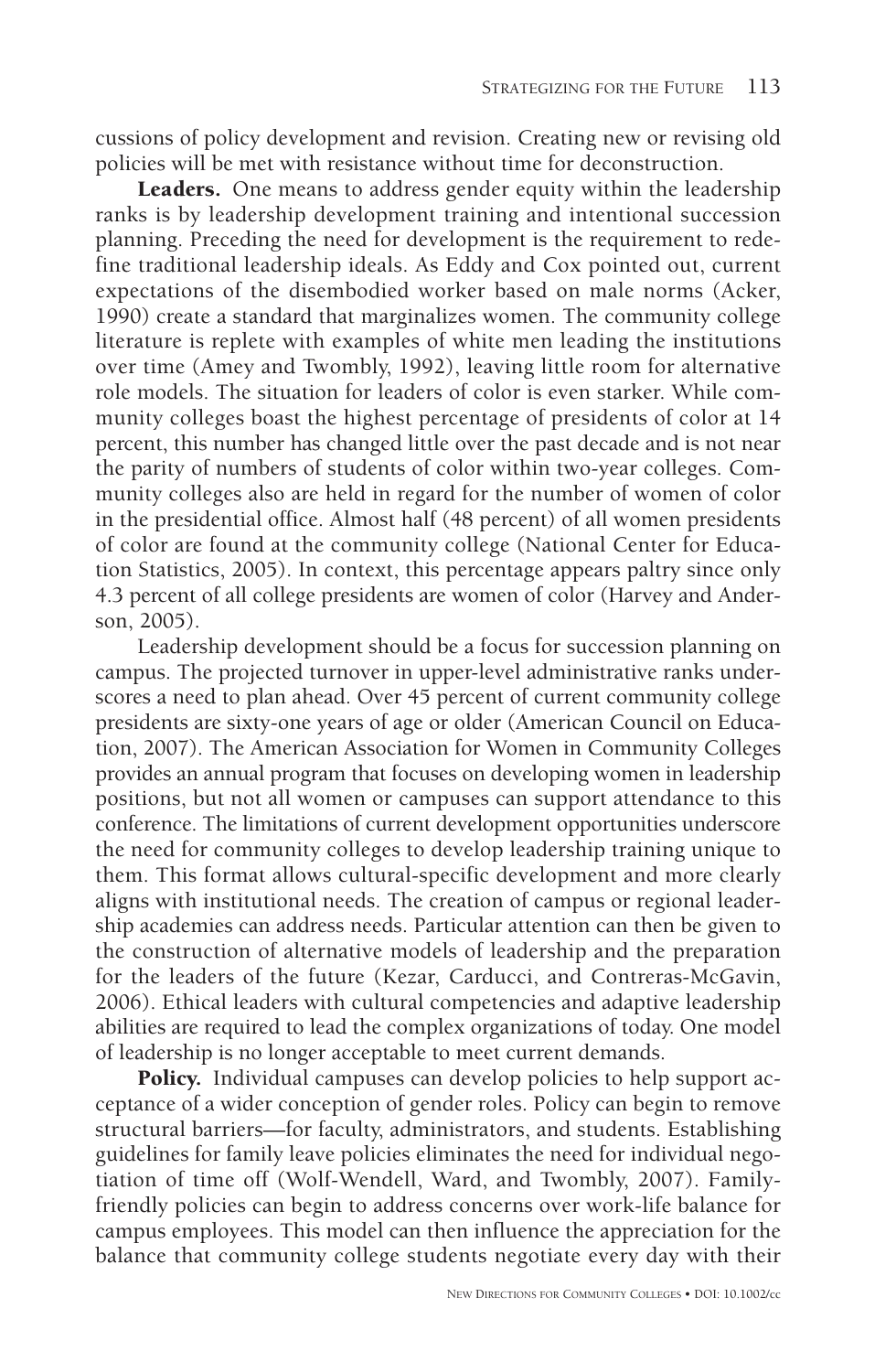multifaceted lives. Cluster hiring can expand opportunities for individuals of color and provide support for their work on campus. The creation of women's studies departments and centers and child care centers can symbolize the support of gender issues on campus.

The reality of fiscal demands puts pressures on institutions to support the full array of programs and projects to support gender issues on campus. Entering into regional compacts with other educational institutions can aid in meeting the demands of the college at a lower cost. The historic mission of community colleges to meet community needs is also fulfilled in these forms of partnerships. Community colleges should also support state and federal policies that foster the full participation of women and individuals of color.

### Conclusion

This volume provides an update to gender research conducted since the publication of Townsend's 1995 volume of *New Directions in Community Colleges* that focused on gender. The research reported here shows that how we think of gender has expanded over time. Current pressures on gender advancement include restrictions on affirmative action and limitations on Title IX. Gender equity has not uniformly been obtained and certainly is uneven along the lines of race and ethnicity. A focus on intentionality needs to occur for gender advancements to continue. There remains a need for more gender-neutral organizations. Despite the increasing number of women in all avenues of the community college sector, male norms still dominate and serve as the measure for evaluation. This type of deficit model will mean that women will not be ideal workers since they still bear the major responsibilities for family care.

Individually, women can prepare and work toward change. Preparation can include getting the appropriate credentials required for advancement, advocating for family friendly work policies, and mentoring others to continue the progress made to date. Positional leaders can model a work ethic not based on the disembodied worker ideal (Acker, 1990), but one based on balance and that allows for expanded ways of learning. Those in upper-level positions can advocate for policy changes that make the workplace more gender friendly.

A need exists to educate hiring committees on merits of hiring someone not necessarily in the mold of the past. Glazer-Raymo (1999) highlighted how hiring boards tend to hire those who look like them, namely, white men. Moving beyond this practice can bring increased diversity to the community college sector.

We can be encouraged that we see marked changes in the thirteen years since Townsend's volume. However, the slow growth in women ascending to the community college president's office raises concerns over advancing equity. The effect of the erosion of affirmative action policies is not yet known. Thus, we need to be vigilant in working for equity for all.